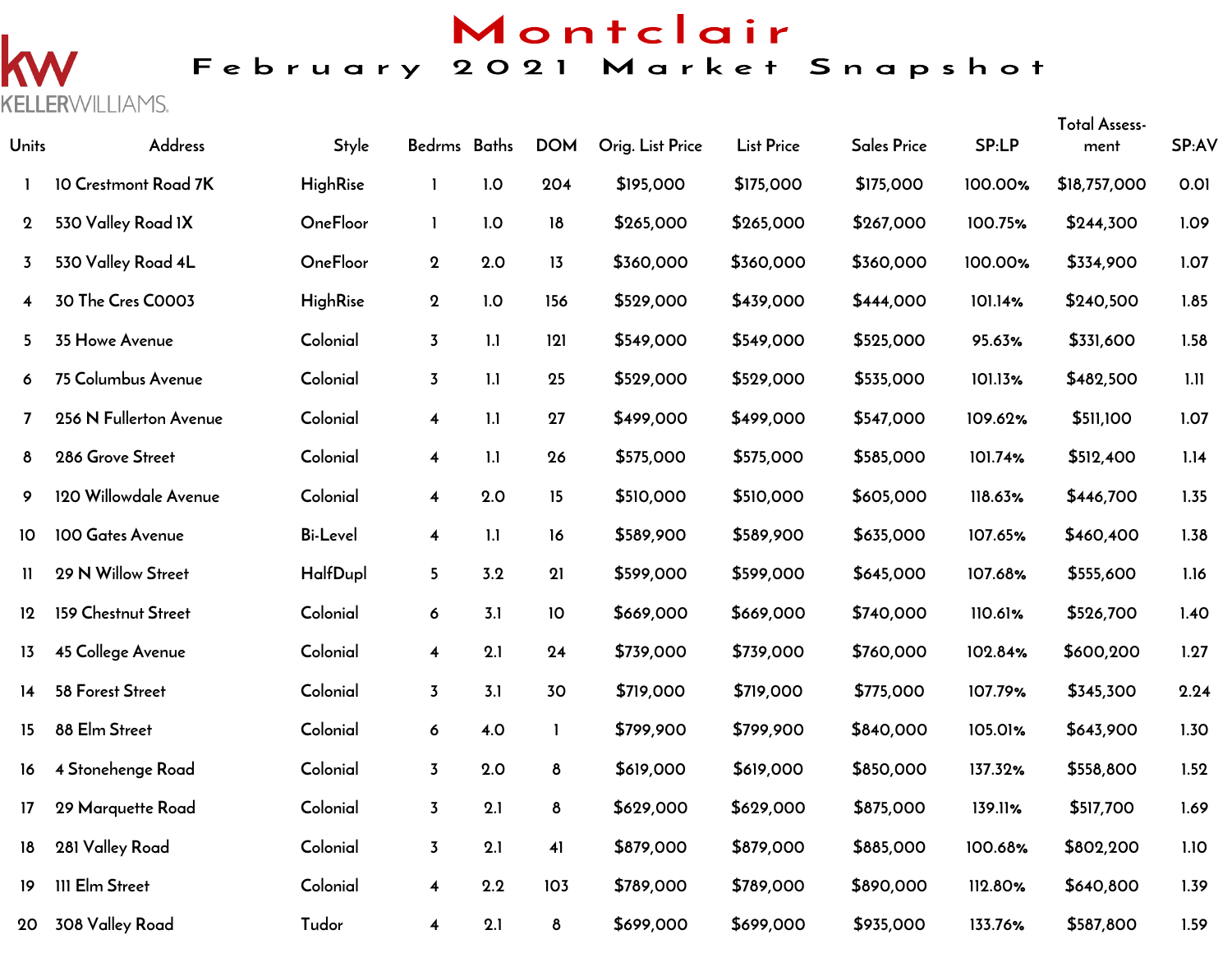# Montclair

## February 2021 Market Snapshot

# **KELLERWILLIAMS.**

| <b>Units</b> | <b>Address</b>            | Style    | Bedrms Baths            |     | <b>DOM</b>    | Orig. List Price | <b>List Price</b> | <b>Sales Price</b> | SP:LP   | Total Assess-<br>ment | SP:AV |
|--------------|---------------------------|----------|-------------------------|-----|---------------|------------------|-------------------|--------------------|---------|-----------------------|-------|
| 21           | 124 Montclair Avenue      | Colonial | $\overline{\mathbf{4}}$ | 2.1 | 8             | \$869,000        | \$869,000         | \$940,000          | 108.17% | \$723,400             | 1.30  |
| 22           | 148 Eagle Rock Way        | Contemp  | $\overline{\mathbf{4}}$ | 2.2 | 14            | \$749,000        | \$749,000         | \$990,000          | 132.18% | \$658,000             | 1.50  |
| 23           | 195 Park Street           | Victrian | 6                       | 2.1 | 17            | \$949,000        | \$949,000         | \$999,000          | 105.27% | \$822,600             | 1.21  |
| 24           | 197 Inwood Avenue         | Victrian | $\overline{\mathbf{4}}$ | 2.1 | 8             | \$839,000        | \$839,000         | \$1,050,000        | 125.15% | \$759,500             | 1.38  |
| 25           | 65 Brookfield Road        | Colonial | 6                       | 3.1 | 10            | \$839,000        | \$839,000         | \$1,160,000        | 138.26% | \$750,500             | 1.55  |
| 26           | 257 Upper Mountain Avenue | Colonial | 5                       | 3.1 | 31            | \$999,999        | \$999,999         | \$1,255,000        | 125.50% | \$1,361,000           | 0.92  |
| 27           | 82 Myrtle Avenue          | Colonial | $\overline{7}$          | 3.2 | 21            | \$1,300,000      | \$1,300,000       | \$1,385,000        | 106.54% | \$700,600             | 1.98  |
| 28           | 73 Myrtle Avenue          | Colonial | 6                       | 3.2 | $\mathbf{II}$ | \$1,280,000      | \$1,280,000       | \$1,410,000        | 110.16% | \$912,500             | 1.55  |
| 29           | 53 Porter Place           | Colonial | 8                       | 5.2 | 13            | \$1,299,000      | \$1,299,000       | \$1,705,000        | 131.25% | \$1,376,500           | 1.24  |
| 30           | 38 Afterglow Way          | Colonial | 6                       | 5.2 | 26            | \$1,499,000      | \$1,499,000       | \$1,825,000        | 121.75% | \$1,549,900           | 1.18  |
| 31           | 205 Fernwood Avenue       | Colonial | 6                       | 4.2 | 18            | \$2,149,000      | \$2,149,000       | \$2,300,000        | 107.03% | \$1,690,300           | 1.36  |
|              | <b>AVERAGE</b>            |          |                         |     | 34            | \$790,768        | \$787,219         | \$899,742          | 113.07% |                       | 1.34  |

| <i>Active</i> Listings in Montclair |  |  |
|-------------------------------------|--|--|
|                                     |  |  |

| Number of Units:        | 39        |
|-------------------------|-----------|
| Average List Price:     | \$969,626 |
| Average Days on Market: | 49        |
|                         |           |

#### **"Under Contract" Listings in Montclair**

| Number of Units:           | 60        |
|----------------------------|-----------|
| <b>Average List Price:</b> | \$805,235 |
| Average Days on Market:    | 33        |
|                            |           |